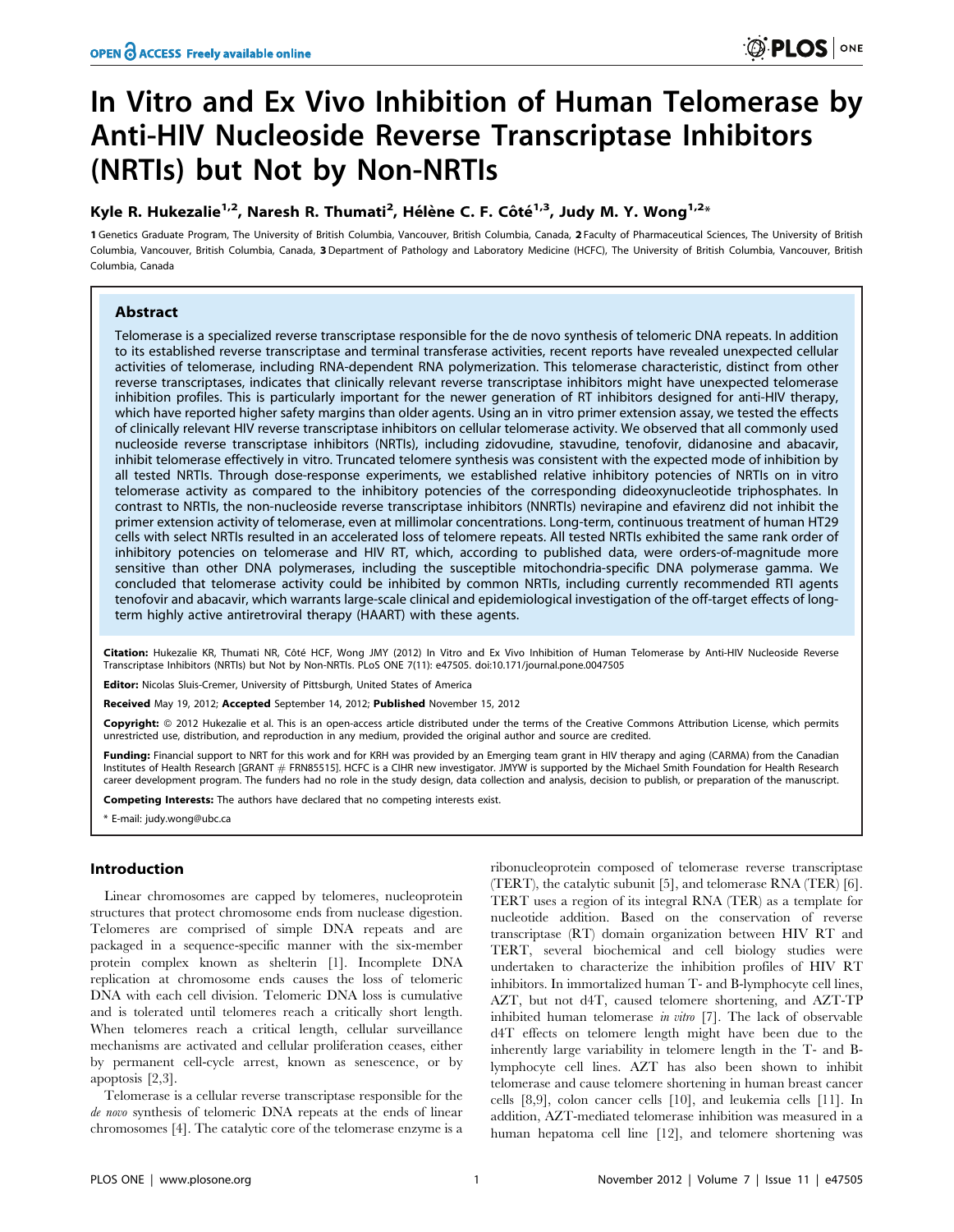observed in cervical cancer cells [13]. The only other NRTI studied so far, Abacavir (ABC), inhibited telomerase in human meduloblastoma cells [14,15]. The active form of ABC, CBV-TP, also inhibited human telomerase in vitro. Effects on telomere maintenance and telomerase activity of the adenosine analogs didanosine (ddI) and the newer NRTI, tenofovir (TFV) with a reported higher margin of safety, are not known. Likewise, there is currently no published data on the effects of NNRTIs nevirapine (NVP) and efavirenz (EFV) on human TERT catalysis.

Telomerase performs essential cellular functions in human cells, and is the sole RT not associated with mobile genetic elements [16,17]. Recent reports on the ability of TERT to support RNAdependent RNA polymerization (RdRP) [18] and templateindependent terminal transferase activity [19] set this enzyme apart from RTs commonly found in retroviruses and other mobile genetic elements. The reported RdRP activity suggests a role of TERT that is unrelated to telomere synthesis, perhaps important to its proposed extra-telomeric functions in carcinogenesis [18,20]. The ability of TERT to add NTPs (RdRP), in addition to dNTPs  $(RT)$ , to a  $3'OH$  terminus implies a greater flexibility in the substrate binding pocket of this RT compared to other retrotransposon RTs in the human genome. The RdRP activity of TERT is associated with the enzyme's intracellular trafficking to the mitochondria, perhaps as a response to oxidative stress [21,22,23]. While the exact mechanism is still elusive, TERT's catalytic activity at the mitochondria may protect mtDNA against oxidative stress [23,24], and prevent mitochondrial dysfunction



Figure 1. Optimization of the telomerase primer extension assay. A. Optimization of the primer extension assay for telomerase activity. Sources of telomerase activity: lane 1, whole cell lysate from 293HEK cells stably transfected with TERT and TER; lane 2, whole cell lysate from 293HEK cells transiently transfected with TERT and TER; lane 3, IP telomerase from 293HEK cells transiently transfected with  $3\times$ FLAG TERT and TER. Brackets in lane 2 denote DNA degraded by endogenous nucleases. B. IP telomerase activity in the presence of six different primers demonstrating that the primer extension assay is telomerasespecific. The DNA banding pattern with each primer can be predicted based on the template domain in TER. The number of nt added to each primer after first-repeat synthesis is shown below each lane. doi:10.171/journal.pone.0047505.g001

[25] in a telomere-synthesis independent manner. To understand the substrate and catalysis properties of TERT, we undertook a biochemical study of the functional impact of an expanded spectrum of RT inhibitors on telomerase catalysis in vitro and in human cells.

## Materials and Methods

## Chemicals and Reagents

Aqueous solutions of D4T-triphosphate (TP) and AZT-TP were obtained from ChemCyte Inc. (San Diego, CA). Aqueous solutions of CBV-TP and TFV-DP were obtained from Moravek Biochemicals Inc. (Brea, CA, USA). Dideoxynucleotide triphosphates were obtained from MJS Biolynx (Brockville, ON). Nevirapine and efavirenz were obtained through the NIH AIDS reagent program. Nevirapine and efavirenz were dissolved in DMSO. Stock nucleotide analog concentrations were determined prior to every experiment through UV/visual spectrophotometry. All nucleotide analogs were added into the reaction as 20% of the final volume, while NVP and EFV were added as either 5% or 10% of the final volume.

All drugs for cell culture were obtained through The National Institutes of Health (NIH) AIDS Reagent Program (Germantown, MD).

#### Primer Extension Assay (Conventional Assay)

A typical reaction consisted of immunopurified telomerase  $(20 \mu L)$ , dATP, dTTP, dGTP, either  $[\alpha^{-32}P]$ -labelled dGTP or dTTP, an 18 nt primer (2.5  $\mu$ M), and assay buffer (50 mM Trisacetate pH =  $8.3$ , 1 mM MgCl<sub>2</sub>, 50 mM Potassium acetate, 1 mM spermidine,  $5 \text{ mM}$   $\beta$ -mercaptoethanol). For thymidine analog experiments,  $[\alpha^{-32}P]$ dGTP (3000 Ci/mmol 10 mCi/mL, 3.3 µM, Perkin Elmer) was used, final nucleotide concentrations were 1 mM dATP, 10  $\mu$ M dTTP, and 10  $\mu$ M dGTP, and a primer with the permutation 5'-GGGTTAGGGTTAGGGTTA-3' was used. The setup for adenosine analog experiments was identical except for the final dATP and dTTP concentrations, which were  $20 \mu M$  and 1 mM, respectively. For guanosine analog experiments, [a-<sup>32</sup>P]dTTP (3000 Ci/mmol 10 mCi/mL, 3.3 µM, Perkin Elmer) was used. Final nucleotide concentrations were 1 mM  $dTTP$ , and 20  $\mu$ M dGTP (dATP was withheld from the reaction), and a primer with the permutation 5'-GTTAGGGTTAGGGT-TAGG-3' was used. With NNRTIs, reactions were set up in the presence of  $[\alpha^{-32}P] dGTP$ , final nucleotide concentrations were 1 mM dATP, 1 mM dTTP, and 10 mM dGTP, and a primer with the permutation 5'-TTAGGGTTAGGGTTAGGG-3' was tested. Reactions were incubated at  $30^{\circ}$ C for 2 h and stopped by 15 min incubation with Stop Solution A and B. After the addition of a 250-nt, 32P-end-labeled recovery control (RC), DNA products were PCI purified, precipitated and resolved on 17.5% (7 M urea) denaturing gels. Dried gels were exposed to a phosphor screen overnight. Images  $(100 \mu m$  resolution) were obtained using the Typhoon Trio Imager (GE Healthcare Life Sciences).

## Quantification of Telomerase Primer Extension Products

Quantification was performed using ImageQuant (v. 5.2, GE Healthcare Life Sciences) as follows. For experiments investigating thymidine analogs, guanosine analogs and ddATP, total enzyme activity for each reaction was determined by quantifying the signal of all bands between the primer +1 nt product and the RC. The total activity value was then normalized by dividing total activity by the primer +1 nt product for the respective lane. The activitynormalized values were then normalized to the untreated reaction  $(H<sub>2</sub>O)$  and plotted against the drug concentration to generate a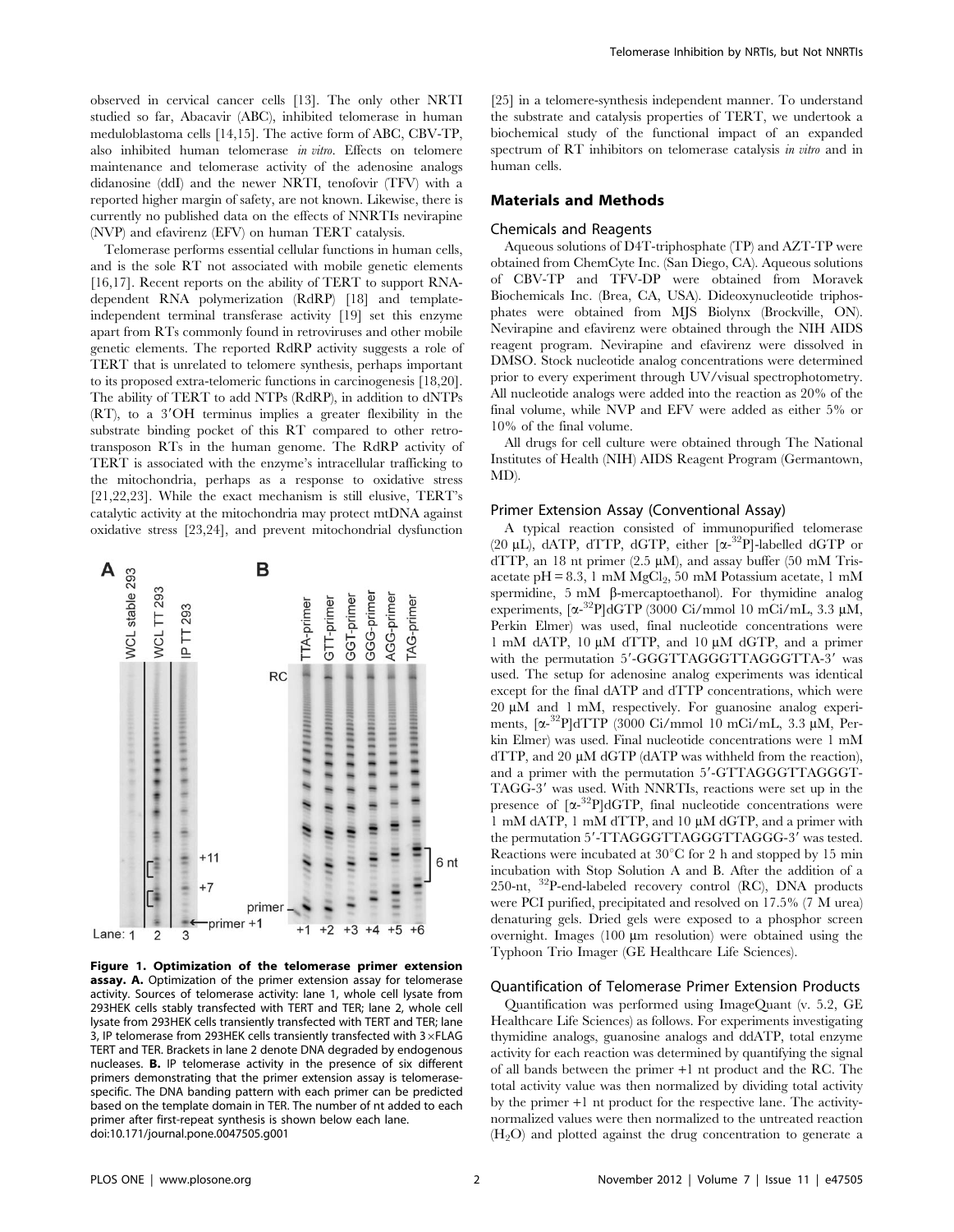Table 1. Summary of the relative potencies of selected NRTIs against telomerase catalysis in vitro.

| <b>Endogenous nucleotide</b> | <b>Inhibitor</b> | Inhibitory Potency (IC <sub>50</sub> , $\mu$ M) | <b>Discrimination Factor*</b> |
|------------------------------|------------------|-------------------------------------------------|-------------------------------|
| dTTP                         | ddTTP            | 30.6                                            | 3.0                           |
|                              | d4T-TP           | 24.1                                            | 2.4                           |
|                              | AZT-TP           | 44.1                                            | 4.4                           |
| dATP                         | ddATP/ddl        | 12.6                                            | 0.63                          |
|                              | TFV-DP           | 109.7                                           | 5.5                           |
| dGTP                         | ddGTP            | 33.0                                            | 1.6                           |
|                              | CBV-TP           | 357                                             | 18                            |

\*Discrimination Factor (DF): fold increase in concentration of ddNTPs and NRTIs above respective endogenous competitor dNTP required for 50% telomerase inhibition in vitro ( $IC_{50}$ ).

 $[DF = (IC50<sub>NRTI/ddNTP</sub>) + ([dNTP<sub>compactitor</sub>])].$ 

doi:10.171/journal.pone.0047505.t001



Figure 2. The thymidine analogs AZT and d4T inhibit telomerase in vitro. A. In the presence of increasing concentrations of ddTTP, d4T-TP, or AZT-TP (shown as T\*), telomerase cannot synthesize past the primer +4 or primer +5 positions, and cannot translocate in order to synthesize further repeats. B. Representative gel images of IP telomerase activity in the presence of ddTTP, AZT-TP, or d4T-TP. Telomerase-specific DNA products are labeled on he left and right of each gel. Free, 18-nt end-labeled primer is shown for reference. C. Dose-response curves demonstrating telomerase inhibition by thymidine analogs. Solid line, ddTTP; long dashed line, AZT-TP; short dashed line, d4T-TP. Data shown were obtained from a minimum of three independent experiments. Error bars are mean  $\pm$  SD. RC denotes recovery control. doi:10.171/journal.pone.0047505.g002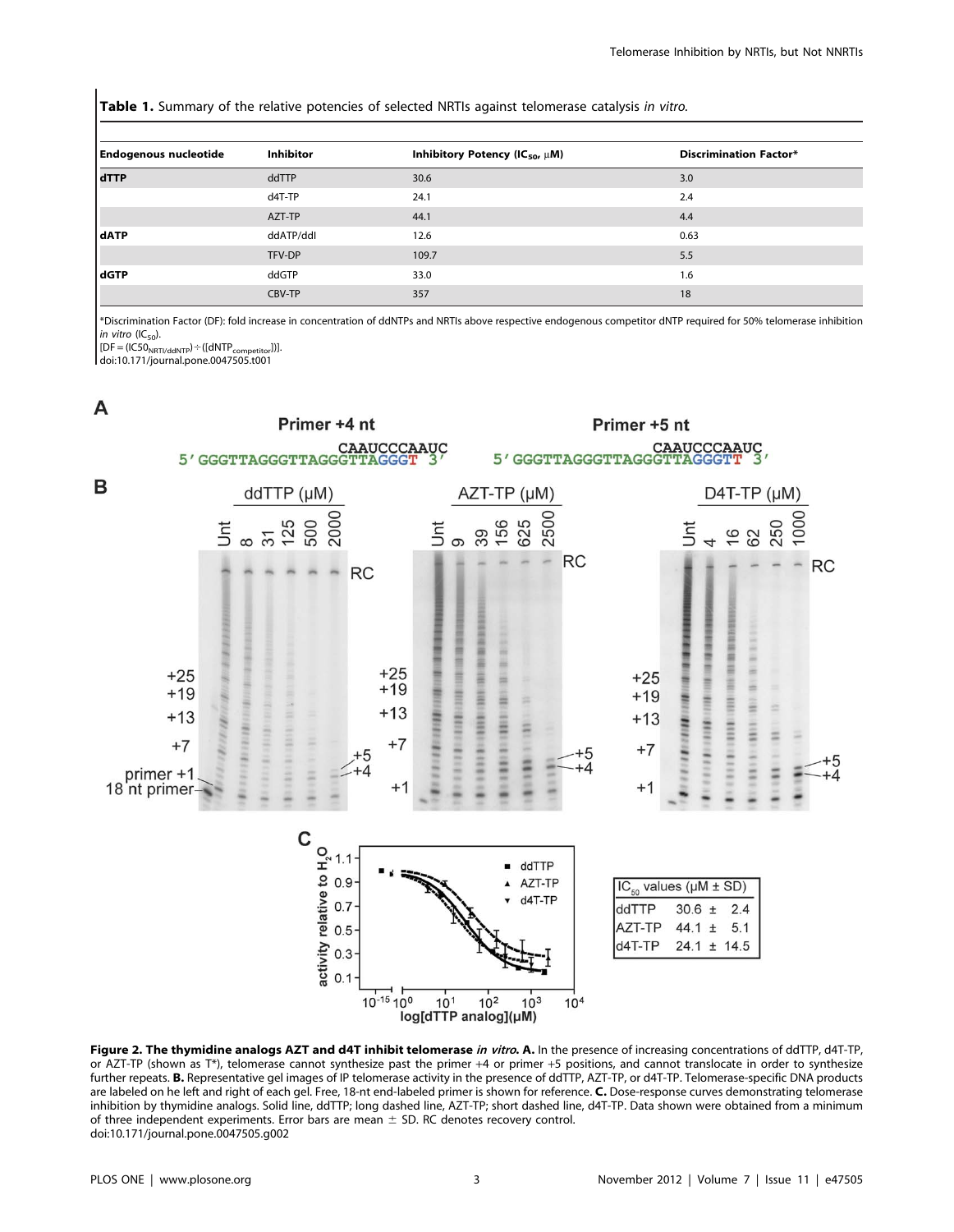

Figure 3. The adenosine analog TFV-DP inhibits telomerase in vitro. A. In the presence of increasing concentrations of ddATP or TFV-DP (shown as  $A^*$ ), telomerase cannot synthesize past the primer +6 position, and cannot translocate in order to synthesize further repeats. **B.** Representative gel images of IP telomerase activity in the presence of ddATP or TVF-DP. Telomerase-specific DNA products are labeled on the left and right of each gel. Free, 18-nt end-labeled primer is shown for reference. C. Dose-response curves demonstrating telomerase inhibition by adenosine analogs. Solid line, ddATP; dashed line, TFV-DP. Data were obtained from a minimum of three independent experiments per adenosine analog. Error bars are mean  $\pm$  SD. RC denotes recovery control. doi:10.171/journal.pone.0047505.g003

dose-response curve for each experiment. For experiments testing TFV-DP and NNRTIs, quantification was essentially the same with the exception that total activity was not normalized to the primer +1 product.

Analysis of primer extension assay data was performed with GraphPad Prism (v. 4.0b, GraphPad Software, Inc.). Student's Ttest for independent samples was used to compare means between each NNRTI and the DMSO control. The difference between means was considered statistically significant if the probability of making a type I error was less than  $5\%$  (i.e.,  $p<0.05$ ).

# Additional Methods and Procedures can be Found in the Supplementary Information Section

## Results

# In vitro Measurement of Telomere Repeat Synthesis by the Conventional Telomerase Primer Extension Assay

The telomerase primer extension assay reports single nucleotide incorporation and repeat synthesis by the telomerase enzyme in vitro. Prior to our studies, we performed a series of quality control experiments to ensure that experimental conditions accurately reflected the biochemical activities of telomerase.

To increase telomerase primer extension assay signals, we overexpressed recombinant telomerase RNA (TER) and TERT in 293HEK cells. Recombinant TERT was N-terminally tagged with three tandem repeats of the FLAG epitope. We compared the primer-extension activity profiles of whole-cell extracts from 293HEK over-expressing recombinant TER and TERT to recombinant telomerase from the same 293HEK cells partially immunopurified with anti-FLAG M2 antibodies. A comparison of the two activity profiles did not reveal any substantial changes in primer extension activity or repeat addition synthesis (Figure 1A). However, by removing other 293HEK extract components

through immunopurification, the signal-to-noise ratios of the primer extension products were significantly improved. We therefore incorporated the immunopurification step in the standard activity assay procedure.

The immunopurification efficiency was determined by measuring the co-purified TER in the complex as a quantitative indicator of the holoenzyme copy number (both TERT and TER). Using quantitative RT-PCR [26], total TER copy numbers were compared before and after immunopurification (IP) of the transiently transfected whole-cell lysate from 293 HEK. Average IP efficiency was approximately 21% (Supplementary Figure 1A). Based on these measurements, the telomerase holoenzyme input into this primer extension assay was estimated to be  $8 \times 10^{10}$  copies per 40 µL reaction.

We also performed a primer extension assay with different primer permutations to ensure that the purified telomerase enzyme accurately copied the TER template and generated the expected pattern of telomeric DNA repeats. We synthesized a series of six 18 nt primers, each primer ending with a different nucleotide of the telomeric DNA repeat. Profiles of primer extension products using these six primer permutations were as expected. Each set of products reflected accurate template positioning, with precise repeat synthesis termination and translocation (Figure 1B). We concluded that recombinantly expressed and immunopurified telomerase faithfully reproduced native telomerase activity in vitro.

Assay reproducibility was tested in the presence of dideoxy nucleotide triphosphate (ddNTP) inhibitors, ddATP, ddTTP and ddGTP. However, ddCTP was not tested, as there is no cytidine residue in the 6 nt telomeric repeat. Dose-response curves of telomerase activity were estimated using four- or fivefold serial dilutions of inhibitors. Telomerase catalysis was inhibited in a dose-dependent manner with the addition of ddNTPs. For each ddNTP inhibitor, telomerase primer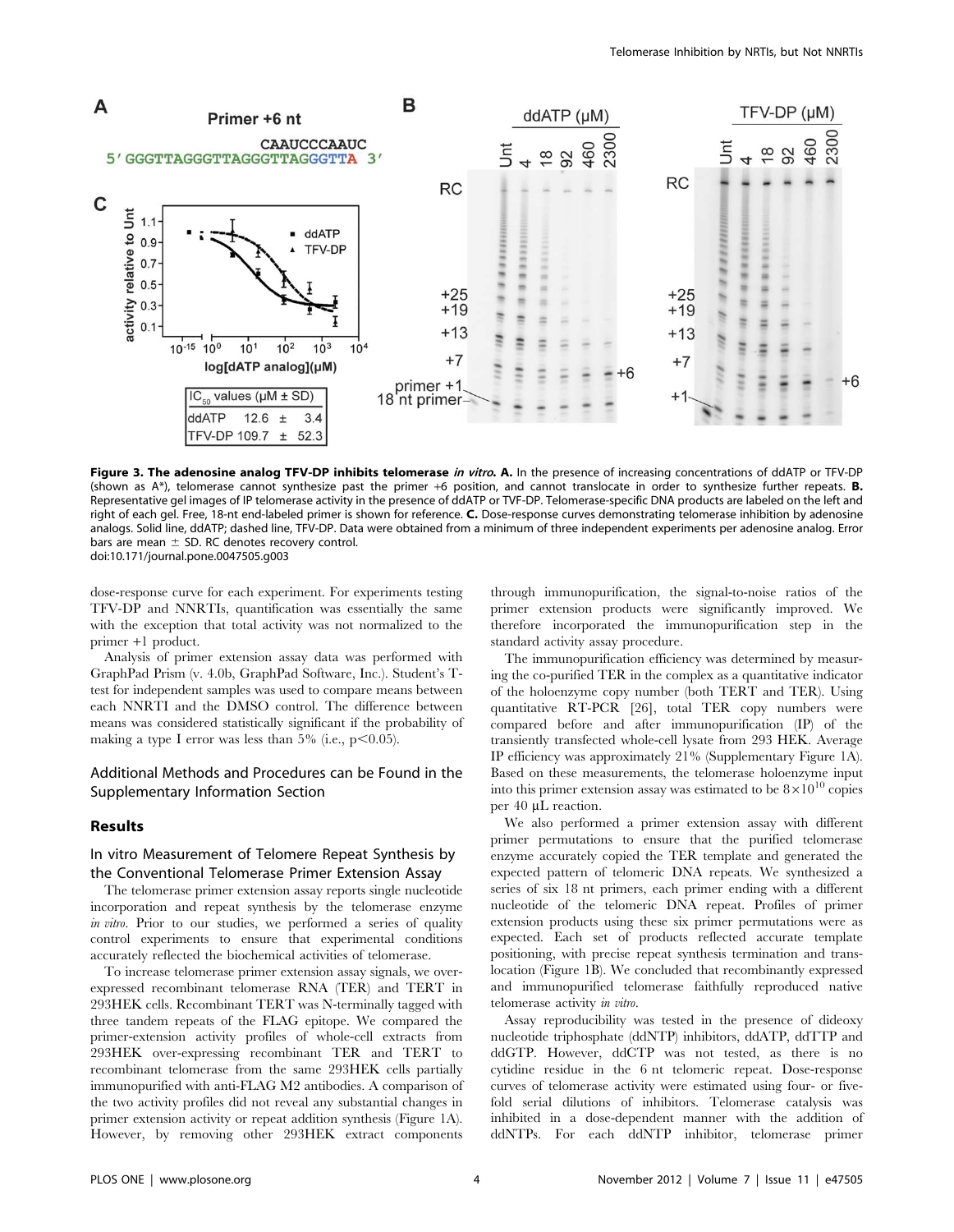

Figure 4. The guanosine analog CBV-TP inhibits telomerase in vitro. A. In the presence of increasing concentrations of ddGTP or CBV-TP (shown as  $G^*$ ), the radioactive signal at the primer +3 position diminishes. **B.** Representative gel images of IP telomerase activity in the presence of ddGTP or CBV-TP. Telomerase-specific DNA products are labeled on the left and right of each gel. Free, 18-nt end-labeled primer is shown for reference. C. Dose-response curves demonstrating telomerase inhibition by guanosine analogs. Solid line, ddGTP; dashed line, CBV-TP. Data were obtained from a minimum of three independent experiments per guanosine analog. Error bars are mean  $\pm$  SD. RC denotes recovery control. doi:10.171/journal.pone.0047505.g004

extension products were truncated at the corresponding complementary nucleotide on the template, corroborating the fidelity of telomerase catalysis in our in vitro system. Using the same immunopurified recombinant telomerase enzyme source on different days, inter-assay variability was assessed with at least three repeated measurements (Supplementary Figure 1B, Supplementary Table 1). We concluded that the telomerase primer extension assay accurately reflects telomerase catalysis in vitro and is sufficiently robust for the measurement of enzyme inhibition by nucleotide analogs.

# Telomerase Activity is Effectively Inhibited by Thymidine Analogs Zidovudine (AZT) and Stavudine (d4T)

To measure telomerase catalysis in the presence of thymidine analogs, we performed primer extension assays with an 18 nt telomere oligonucleotide primer ending with TTA (TTA-primer, Figure 2A). With this primer permutation, telomerase incorporates a single radiolabeled guanosine before reaching the end of the TER template region. At this point, telomerase can either dissociate from the G-extended primer, or translocate to the beginning of the TER template for the next round of repeat synthesis. Accordingly, in the absence of enzyme inhibitor, accumulation of primer extension products can be observed at regular 6 nt intervals, starting at TTA-primer+1, and continuing at +7, +13 and so on [27,28]. As the signal from the first guanosine residue incorporation (TTA-primer+1) was not predicted to change in the presence of inhibitory thymidine and adenosine analogs, it was used as an internal control for the normalization of enzyme activity. Truncated primer extension products are predicted to accumulate at TTA-primer+4 and +5 for thymidine analogs (Figure 2A and 2B).

We measured the inhibitory potency of dideoxy thymidine triphosphate (ddTTP) in the telomerase primer extension assay as a positive control for thymidine analog inhibitors. Telomerase processivity decreased, and truncated primer extension products became evident in a dose-dependent manner at TTA-primer+4 and +5 positions. Telomerase catalysis was measured as a sum of both truncated and normal-length products, and normalized to the internal control (TTA-primer+1 signals). For our in vitro experiments, we used the fully activated (phosphorylated) forms of NRTIs. Addition of AZT-triphosphate (AZT-TP) and d4T-TP produced a product profile similar to ddTTP, confirming their function as chain-terminating thymidine analogs (Figure 2B). Our dose-response primer extension assays allowed us to estimate the inhibitory potencies (IC50s) of NRTIs against telomerase catalysis. These measurements, however, should be interpreted in context of concentrations of the input competitor nucleotides. We elected to express this relationship as the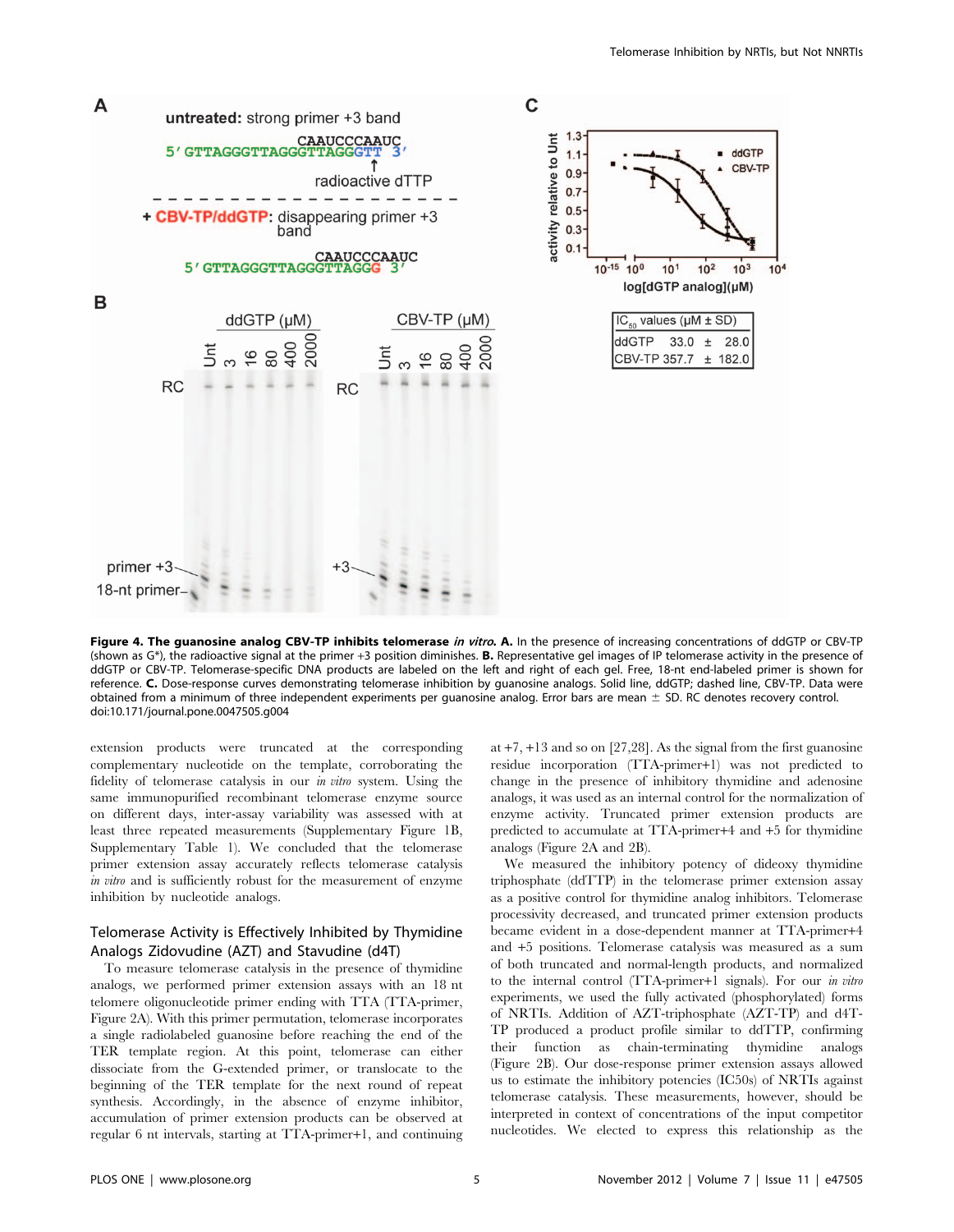

Figure 5. The NNRTIs NVP and EFV do not inhibit telomerase in vitro. Representative gel images showing telomerase activity in the presence of either 1 mM (A) or 4 mM (B) NVP or EFV. 5% DMSO was used as a vehicle control. C. Quantification of gel image shown in A. Data was obtained through the analysis of at least three independent experiments.

doi:10.171/journal.pone.0047505.g005

Discrimination Factor (DF), defined as the fold increase in ddNTPs or NRTIs concentration required for 50% telomerase inhibition (IC50) above that of each of the respective endogenous competitor dNTP concentrations  $(DF = IC50<sub>NRTI</sub>/$ ddNTP/[dNTP<sub>competitor</sub>]). A comparison of the DFs for ddTTP, AZT-TP and d4T-TP, under our assay conditions reveals very similar DF values for ddTTP and d4T (3.0 versus 2.4), and a slightly higher value for AZT-TP (4.4; Table 1 and Figure 2C). We concluded that telomerase catalysis is efficiently inhibited by AZT-TP and d4T-TP *in vitro*, consistent with their roles as chain-terminating thymidine analogs in the context of inhibition of HIV RT.

# Telomerase Activity is Inhibited by the Adenosine Analogs Tenofovir (TFV) and Didanosine (ddI)

We tested the active forms of tenofovir (TFV), an acyclic adenosine monophosphate analog, and didanosine (ddI). ddI is biotransformed to its active metabolite, dideoxyadenosine triphosphate (ddATP), which is the same molecule as our comparison standard [29]. Both adenosine analogs were investigated using the same primer extension assay as described for the thymidine analogs (Figures 2A and 3A). However, in the presence of adenosine analogs, truncated products are expected to accumulate at the TTA-primer+6 position, not the TTA-primer+4/+5 positions as was the case for thymidine analogs.

Incubation of primer extension reactions with the positive control ddATP (also the active form of ddI) resulted in the dose-dependent appearance of truncated TTA-primer+6 products. Truncated TTA-primer+6 products were also observed upon incubation with TFV-diphosphate (TFV-DP, the activated form of TFV), confirming its role as a chain-terminating adenosine analog (Figure 3B). However, in contrast to ddATP, we also observed a loss of the first guanosine incorporation at the highest TFV-DP concentration (Figure 3B, TTA-primer+1 band, 2300 µM lane). This suggests that TFV-DP has a mixed inhibition mode, and could also be incorporated by telomerase as a guanosine analog at high concentrations. However, its relative potency indicated that TFV-DP primarily acts as an adenosine analog.

A comparison of the DFs for ddATP and TFV-DP shows that these values differ by nearly one order of magnitude (DF<sub>ddATP</sub>) 0.63 compared to  $DF_{TFV-DP}$  5.5) (Table 1 and Figure 3C). We concluded that telomerase catalysis is inhibited by TFV-DP in vitro with less potency than ddATP (ddI), and that TFV-DP may have a mixed mechanism of inhibition.

# Telomerase Activity is Inhibited by the Guanosine Analog Abacavir (ABC)

Abacavir (ABC) is the sole ddGTP analog in the NRTI family of antiretroviral agents. For ddGTP and its analogs, we used a different primer extension assay set-up to measure telomerase catalysis. An 18 nt telomere oligonucleotide primer ending with AGG (AGG-primer, Figure 4A) was used in the presence of radiolabeled dTTP, and dATP was withheld from the reaction. Under these assay conditions, telomerase incorporates a single guanosine, followed by the incorporation of two radiolabeled thymidines. Catalysis was expected to terminate after the addition of two thymidine residues due to the absence of dATP. Thus, under these conditions, normal catalysis terminates at the AGGprimer+3 position. In the presence of chain-terminating guanosine analogs or ddGTP, the incorporation of radiolabeled thymidine is expected to diminish, leading to the decrease in the AGGprimer+3 radioactive signal (Figure 4A). Dose-dependent loss of the radioactive signal was monitored as a functional readout of ddGTP incorporation and telomerase inhibition. This modification of our standard primer extension assay was necessary to avoid measuring the effects of chain-terminating guanosine analogs on primer-product translocation. The dissociation of primer-product at the end of the template synthesis (ending with a guanosine) could complicate the analysis of NRTI potency in nucleotide addition competition.

Incubation of primer extension reactions with the positive control ddGTP resulted in the dose-dependent disappearance of AGG-primer+3 products. Addition of carbovir-TP (CBV-TP, the active form of Abacavir, ABC) to the reaction resulted in a similar AGG-primer+3 product profile, in agreement with its role as a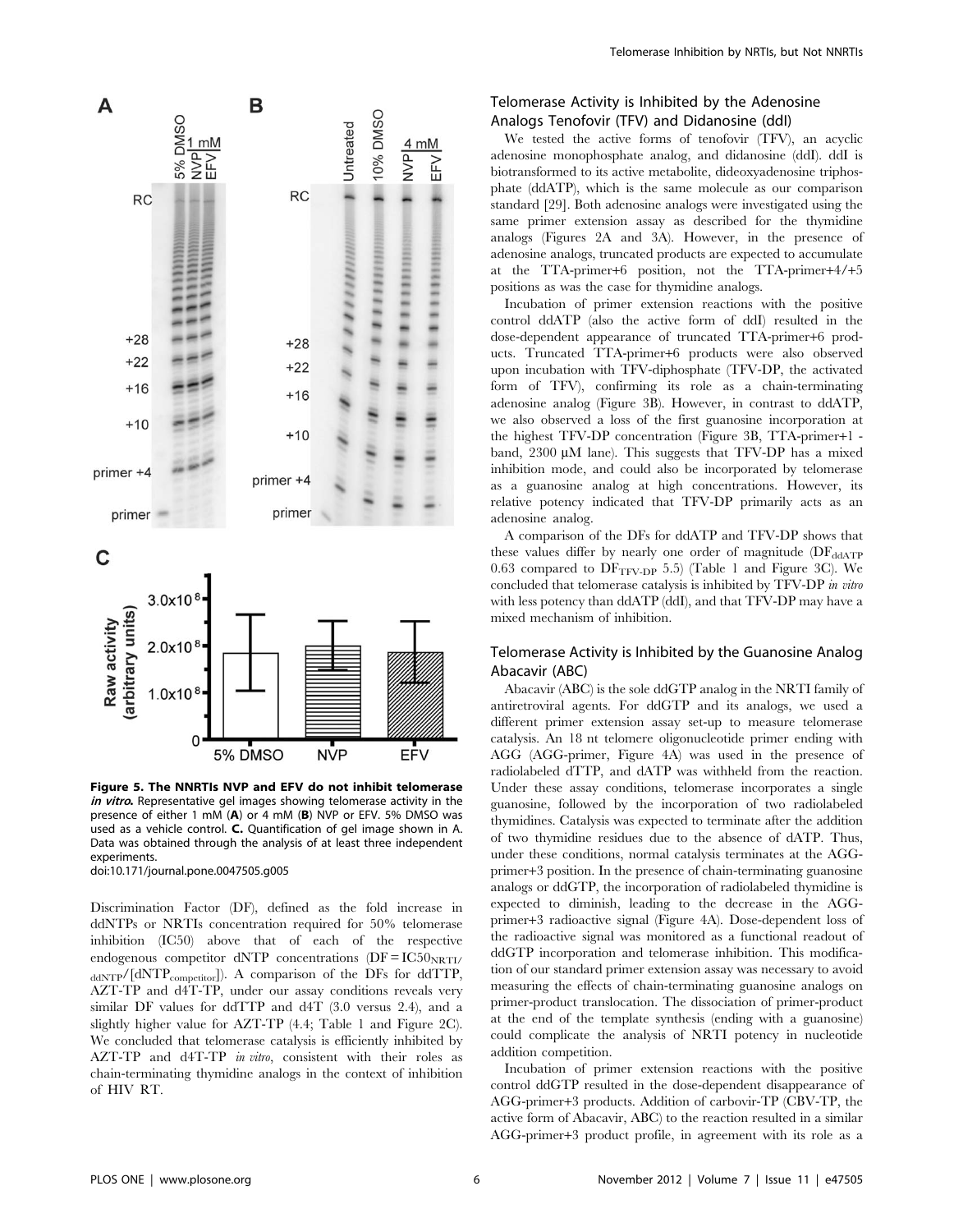

Figure 6. Continuous treatment of HT29 cells with the thymidine analog AZT and d4T causes substantial telomere shortening. A. TRF blots of untreated (left), AZT-treated (right) HT29 cells. PDL at which TRF was analyzed is shown above each lane. Molecular mass markers are shown at left and right of gel images. Each TRF smear was quantified as a weighted average and is shown below each lane. **B.** Growth curves and telomere maintenance dynamics of HT29 cells treated continuously with AZT. The growth curve and TRF dynamics of untreated HT29 cells (solid blue line) is plotted for comparison. Telomere length maintenance inhibition was observed in both the lower (62.5  $\mu$ M) and higher (125  $\mu$ M) AZT doses. C. TRF blots of untreated (left), d4T-treated (right) HT29 cells. D. Growth curves and telomere maintenance dynamics of HT29 cells treated continuously with d4T. The growth curve and TRF dynamics of untreated HT29 cells (solid blue line) is plotted for comparison. Loss of telomere length was observed with the middle (80 µM) and more significant at the higher (160 µM) d4T dose, but less evident in the lowest dose (40 µM) of d4T treatments, suggesting an apparent dose-response relationship. doi:10.171/journal.pone.0047505.g006

guanosine analog chain terminator (Figure 4B). Non-linear regression analysis of the dose-response relationships (Figure 4C) resulted in a DF of 1.6 for ddGTP and a DF of 18 for CBV-TP (Table 1). Our data indicate that the active form of ABC inhibits telomerase catalysis effectively in vitro, albeit with less potency than ddGTP.

# Telomerase Catalysis is not Affected by the NNRTIs Nevirapine and Efavirenz

Unlike NRTIs, which are competitive RT inhibitors, nonnucleoside reverse transcriptase inhibitors (NNRTIs), including nevirapine (NVP) and efavirenz (EFV), inhibit HIV RT noncompetitively via enzyme binding outside the catalytic cleft [30]. We utilized our robust telomerase primer extension assay to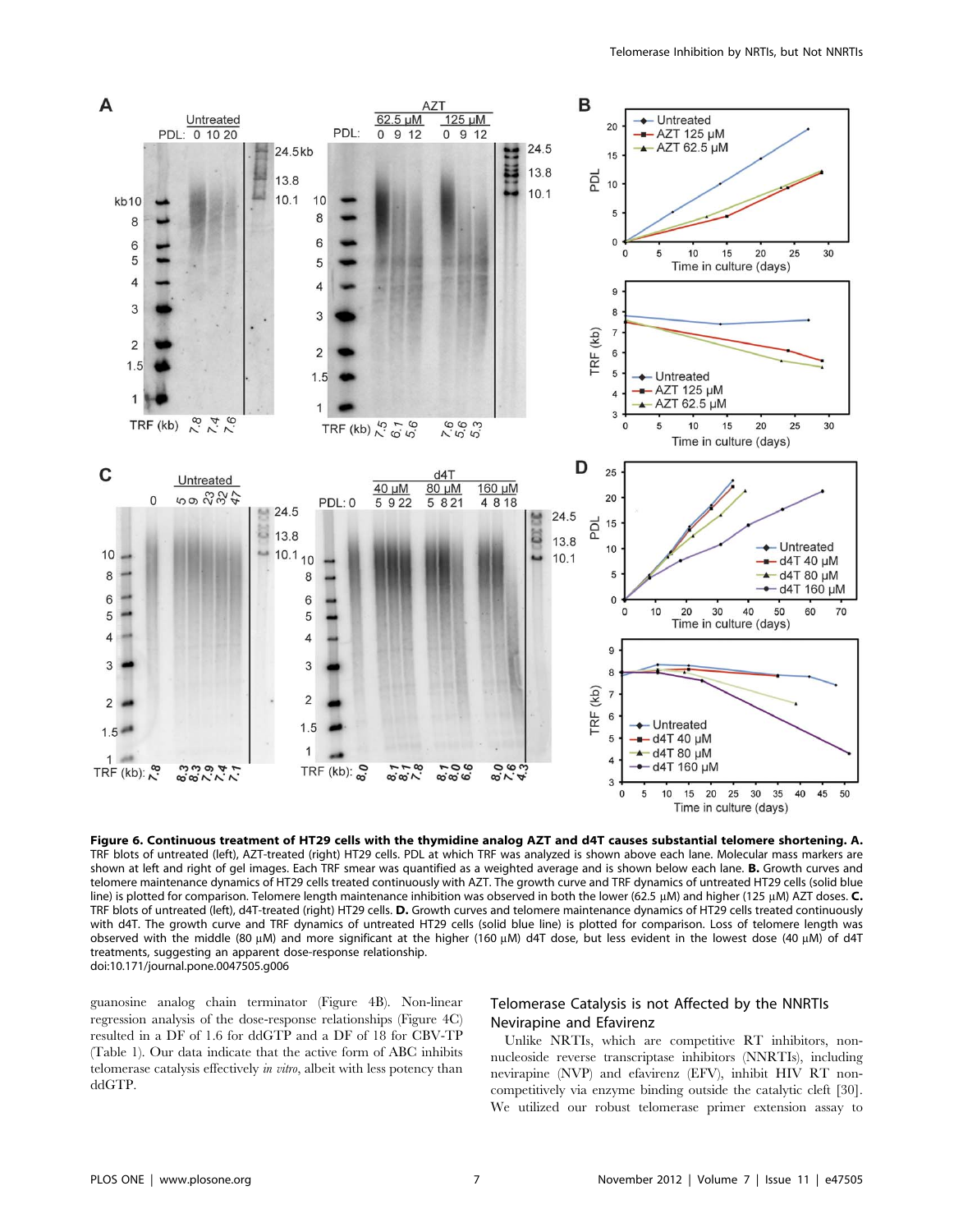Table 2. Summary of the impact of NRTIs/NNRTIs on telomere maintenance in HT29 colorectal adenocarcinoma cells.

|                        | <b>Drug</b> | Plasma                         | Cmax $(\mu M)$ Dose $(\mu M)$ | TRF loss (kb) | <b>Total</b><br><b>PDL</b> |
|------------------------|-------------|--------------------------------|-------------------------------|---------------|----------------------------|
| <b>Strong impact</b>   |             |                                |                               |               |                            |
|                        | d4T         | $2 - 3$                        | 40                            | 0.2           | 22                         |
|                        |             |                                | 80                            | 1.4           | 21                         |
|                        |             |                                | 160                           | 3.7           | 18                         |
|                        | <b>AZT</b>  | 5                              | 62.5                          | 1.9           | 12                         |
|                        |             |                                | 125                           | 2.3           | 12                         |
|                        | <b>ABC</b>  | $10 - 15$                      | 12.5                          | 0.9           | 19                         |
|                        |             |                                | 50                            | 2.3           | 19                         |
|                        |             |                                | 100                           | 0.7           | $\overline{2}$             |
| <b>Moderate impact</b> |             | $\mathbf{1}$<br>8<br>50<br>0.5 |                               |               |                            |
|                        | <b>TDF</b>  |                                |                               |               |                            |
|                        |             |                                | 100                           | 0.6           | 3                          |
|                        | ddl         | 10                             | 30                            | 0.6           | 18                         |
|                        |             |                                | 60                            | 0.8           | 18                         |
|                        |             |                                | 120                           | 0.8           | 12                         |
| No impact              |             |                                |                               |               |                            |
|                        | 3TC         | $6 - 7$                        | 80                            |               | 19                         |
|                        | <b>NVP</b>  | 20                             | 100                           |               | 19                         |
|                        |             |                                | 200                           |               | 18                         |
|                        | <b>EFV</b>  | 12                             | 6                             |               | 20                         |
|                        |             |                                | 12                            |               | 10                         |

doi:10.171/journal.pone.0047505.t002

determine whether these agents affect telomerase by binding to its RT domain, like their inhibition of HIV RT.

To measure telomerase catalysis in the presence of NVP and EFV, we used an 18 nt telomeric oligonucleotide primer ending in GGG (GGG-primer) and the full complement of three deoxynucleotide triphosphates (dATP, dTTP and dGTP), including radiolabeled dGTP. We tested both NNRTIs at 1 mM (in 5% DMSO) and 4 mM (in 10% DMSO) (Figure 5A–C). We also conducted dose-response experiments for NVP and EFV, and did not observe any changes in telomerase catalysis, even with concentrations as high as 10 mM (data not shown). We concluded that, under these conditions, telomerase catalysis is not inhibited in vitro by either of the NNRTIs tested.

# Telomere Length Maintenance in Cultured Human Cells Treated with NRTIs and NNRTIs

We measured the effects of long-term NRTI and NNRTI exposure on telomere length maintenance using the HT29 human colorectal adenocarcinoma cell model (Table 2). HT29 has robust telomerase activities, as measured by the PCR-based telomerase activity assay [31]. HT29 cells were treated with a minimum of two concentrations of NRTIs or NNRTIs. Cell proliferation and growth rate was monitored continuously. Long-term treatment of HT29 cells with AZT is known to cause telomere length attrition [9,10,11,13]. Using the terminal restriction fragment (TRF) assay, we confirmed substantial inhibitory effects of AZT on telomere length maintenance in HT29 cells (Figure 6A and 6B). Mean telomere length was determined as a weighted average with reference to DNA standards. At  $62.5$  and  $125 \mu M$  AZT, we

observed 1.9 kb and 2.3 kb losses in mean telomere length, respectively, over 12 population doubling levels (PDL) in continuous culture. At 125  $\mu$ M AZT, the rate of telomeric DNA loss was 192 bp/PDL, suggesting that telomerase activity was completely inhibited at this dose.

Continuous treatment of HT29 cells with d4T also resulted in a dose-dependent loss of telomeric DNA (Figures 6C and 6D). Treatment with 80  $\mu$ M or 160  $\mu$ M of d4T resulted in 1.5 kb and 3.7 kb losses in mean TRF signals over 21 and 18 PDL, respectively. Unexpectedly, treatment with tenofovir disoproxil fumarate (TDF, the prodrug of tenofovir) resulted in excessive cell death, and we were unable collect any cell populations beyond 8 PDL for the 50  $\mu$ M treatment groups and 3 PDL for the 100 mM treatment group (Figures 7A and 7B). This is in contrast with the low cytotoxicity reported with this agent in other cultured cell models [32]. At these early PDLs, the cumulative TRF loss was expected to exceed the inherent variation of our assay. Thus, we cannot deduce the effects of TDF on telomere maintenance from this experiment. Continuous treatment with ddI at 30 and 60 mM showed no observable loss of TRF signals up to 18 PDL (Figures 7C and 7D). At 120 uM, ddI showed a slight decrease (0.8 kb) in TRF size at 12 PDL. However, treatment cytotoxicity prevented us from collecting cells beyond this time point, and prevented us from confirming the effects of ddI on telomere maintenance.

Treatment with a high dose of ABC  $(100\mu)$  had a profound cytotoxic effect on HT29 cells, and we were not able to collect cells beyond 2 PDL following drug treatment (Figure 8). However, with lower doses of ABC (12.5  $\mu$ M and 50  $\mu$ M), we did observe a dosedependent loss of TRF signal (0.8 kb and 2.1 kb, respectively) over 19 PDL. In our experiments, we also included continuous treatment with Lamivudine (3TC), a cytidine analog not expected to affect telomere synthesis by telomerase, since the telomeric repeat lacks cytidine. The inclusion of 3TC as a negative control tested whether inhibition of other DNA polymerases could affect telomere maintenance independently of telomerase. As expected, we did not observe any loss of TRF signals over 19 PDL of continuous treatment with  $80 \mu M$  of 3TC (Supplementary Figure 2), implying that telomere length changes measured in NRTI-treated cells are specific to telomerase inhibition effects under these conditions. Finally, continuous treatment with the two NNRTIs, EFV and NVP, did not result in significant losses of TRF signal, despite treatment toxicity associated with high doses of EFV (Supplementary Figure 3). This corroborated our in vitro observation that NNRTIs did not affect telomerase catalysis.

## Discussion

Using the *in vitro* primer extension assay for telomerase activity, we demonstrated that all NRTIs in current clinical usage inhibit human telomerase, albeit with different potencies. AZT-TP and d4T-TP were the most potent inhibitors of telomerase relative to their ddNTP counterpart, ddTTP. CBV-TP was the least potent telomerase inhibitor relative to ddGTP, while the TFV-DP/ ddATP comparison showed intermediate inhibitory potency. There was general agreement between our in vitro and cell culture studies of NRTI effects on telomere synthesis, although in some instances, the profound toxicity of high concentrations of several NRTIs likely affected the correlation between the two experiments. In any cell culture system, effects of telomerase inhibition manifest as a gradual loss of telomere length, which is only evident in the TRF assay after sufficient time has passed (10–20 PDL when telomerase is inhibited completely). With the highest doses of ABC and TDF used in our studies, no cells survived beyond PDL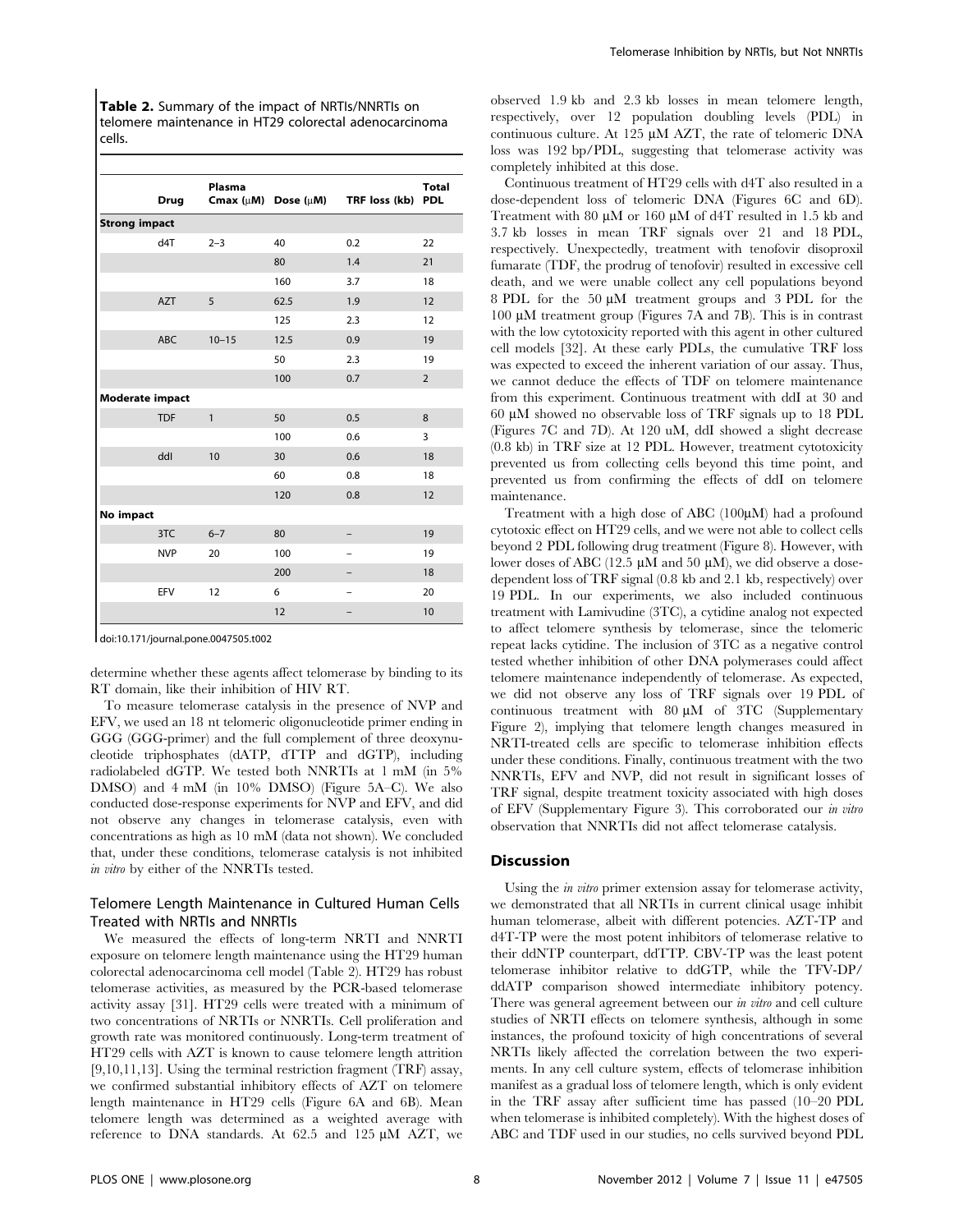

Figure 7. Continuous treatment of HT29 cells with the adenosine analogs TDF and ddI causes observable telomere shortening. A. TRF blots of untreated (left), TDF-treated (right) HT29 cells. PDL at which TRF was analyzed is shown above each lane. Molecular mass markers are shown at left and right of gel images. Each TRF smear was quantified as a weighted average and is shown below each lane. B. Growth curves and telomere maintenance dynamics of HT29 cells treated continuously with TDF. The growth curve and TRF dynamics of untreated HT29 cells (solid blue line) is plotted for comparison. There were moderate levels of telomere length loss in both the lower (50 µM) and higher (100 µM) TDF doses. However, these observations are marred by TDF cellular toxicities that prevent longer-term TRF analysis. C. TRF blots of DMSO-treated (control vehicle, left) and ddI-treated (right) HT29 cells. D. Growth curves and telomere maintenance dynamics of HT29 cells treated continuously with ddI. The growth curve and TRF dynamics of DMSO-treated HT29 cells (solid blue line) is plotted for comparison. Moderate telomere length loss over time was observed in all three doses (30  $\mu$ M, 60  $\mu$ M and 120  $\mu$ M) of ddl treatments. doi:10.171/journal.pone.0047505.g007

2 and 3, respectively. This high cellular toxicity is unexpected for TDF, as early toxicity studies have boasted a good safety profile for this drug [32]. In these cases, even if telomerase were completely inhibited, the lack of cells surviving for a sufficient time would prevent us from observing the full effect of telomere length attrition caused by enzyme inhibition. Additionally, under extreme selective pressure, transformed cells with unstable genomes can induce genetic changes much more readily. Pharmacokinetic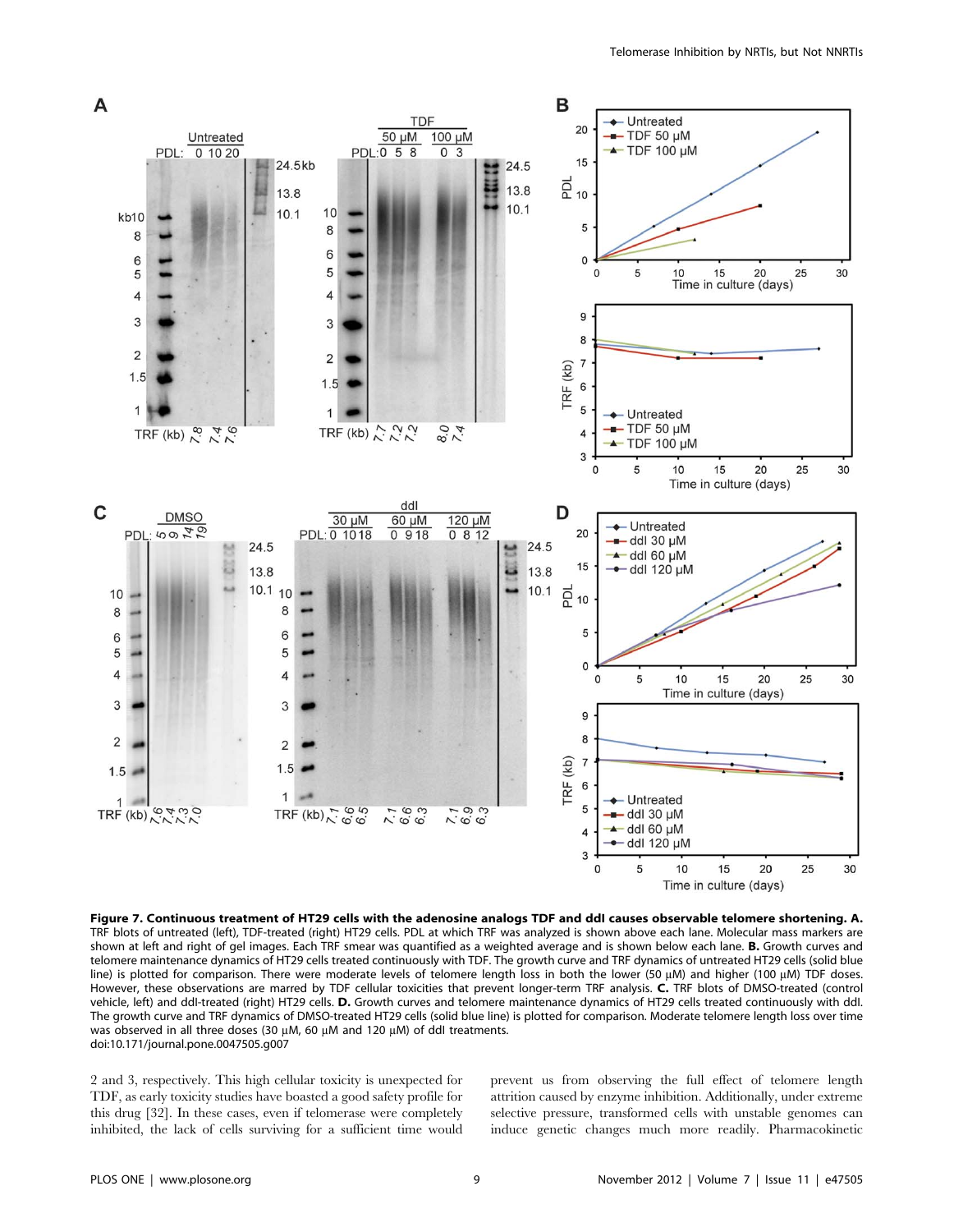

Figure 8. Continuous treatment of HT29 cells with the guanosine analog ABC causes telomere shortening. A. TRF blots of untreated (left) and ABC-treated (right) HT29 cells. PDL at which TRF was analyzed is shown above each lane. Molecular mass markers are shown at left and right of gel images. Each TRF smear was quantified as a weighted average and is shown below each lane. B. Growth curves of HT29 cells treated continuously with ABC. The growth curve of untreated HT29 cells (blue line) is plotted for comparison. C. Telomere length maintenance dynamics. The TRF dynamics of untreated HT29 cells (blue line) is plotted for comparison. Loss of telomere length is observed with the two lower doses (12.5 µM and 50 µM) of ABC treatments, with an apparent dose-response relationship. Cellular toxicity induced by the treatment with the highest (100 µM) ABC dose prevents longer-term TRF analysis, but substantial TRF loss was observed at PDL2. doi:10.171/journal.pone.0047505.g008

changes caused by genetic modifications that increase tolerance to NRTI toxicity could effectively reduce intracellular concentrations of the active form of these drugs [33,34]. Although telomerase

Table 3. Comparison of inhibitory potencies of selected NRTIs on different families of nucleic acid polymerases.

| <b>Drugs</b> | <b>Polymerases</b>   | Selection <sup>§</sup> /<br>Discrimination*<br><b>Factors</b> | <b>References</b> |
|--------------|----------------------|---------------------------------------------------------------|-------------------|
| AZT-TP       | <b>TERT</b>          | $4.4*$                                                        | This study        |
|              | <b>HIV-RT</b>        | $2.5^{\frac{5}{3}}$                                           | $[35]$            |
|              | DNA polymerase gamma | 10,000,000 <sup>§</sup>                                       | $[35]$            |
|              | DNA polymerase beta  | 2.600 <sup>5</sup>                                            | $[35]$            |
| d4T-TP       | <b>TERT</b>          | $2.4*$                                                        | This study        |
|              | HIV-RT               | $2.2 - 4.5$ <sup>§</sup>                                      | $[45]$            |
|              | DNA polymerase gamma | $73^5$                                                        | $[46]$            |
| TFV-DP       | <b>TERT</b>          | $5.5*$                                                        | This study        |
|              | <b>HIV-RT</b>        | $6^{\frac{5}{3}}$                                             | $[35]$            |
|              | DNA polymerase gamma | $10,800^{\frac{1}{3}}$                                        | $[35]$            |
|              | DNA polymerase beta  | $40^{\frac{5}{3}}$                                            | $[35]$            |
| CBV-TP       | <b>TERT</b>          | $18*$                                                         | This study        |
|              | <b>HIV-RT</b>        | $10 - 305$                                                    | $[47]$            |
|              | DNA polymerase gamma | 892,857 <sup>§</sup>                                          | [48]              |

 ${}^{5}$ Selection Factor = (Efficiency incorporation<sub>dNTP</sub>) ÷ (Efficiency  $incorporation_{NRTI})$ .

doi:10.171/journal.pone.0047505.t003

itself might maintain its sensitivity to the NRTI, changes in the effective intracellular concentration of the active drug could cause a particular NRTI to appear less potent, as indicated by its effect on telomere length maintenance.

When comparing our findings to reports on the biochemical properties of these agents against the HIV-RT, we found that neither TERT, nor HIV RT, have a high level of discrimination against TFV-DP [35] or CBV-TP [36] in vitro (Table 3). In contrast, DNA polymerases preferentially select for the natural substrates dATP and dGTP, compared to TFV-DP and CBV-TP, respectively. Kinetic experiments indicate that HIV RT incorporates d4T-TP as efficiently as dTTP and that AZT-TP less efficiently than both d4T-TP and dTTP [37]. Although we did not perform detailed kinetic analyses of telomerase in the presence of AZT and d4T, our primer extension assay data suggest a similar trend. In summary, our data support the notion that all tested NRTIs could be incorporated into telomeric DNA by telomerase, resulting in chain termination. Although the telomeric sequence is non-coding, sequence-specific binding of the shelterin complex could be disrupted, even with a single mismatched telomeric sequence [38]. Uncapped or poorly capped telomeres–caused by changes in telomeric repeat sequences–are recognized as signals of DNA damage, leading to the temporary halt of cell proliferation, or cell death [38,39]. Thus, NRTI incorporation into telomeres could contribute to premature cell death beyond its role in accelerated telomere attrition [40]. This is an important consideration when determining the off-target effects of these agents in human cells. Accelerated telomere attrition is associated with diminished cellular renewal capacity. Loss of this regeneration capacity could contribute, in part, to the underlying cause for the observed premature age-related co-morbidities in HIV-infected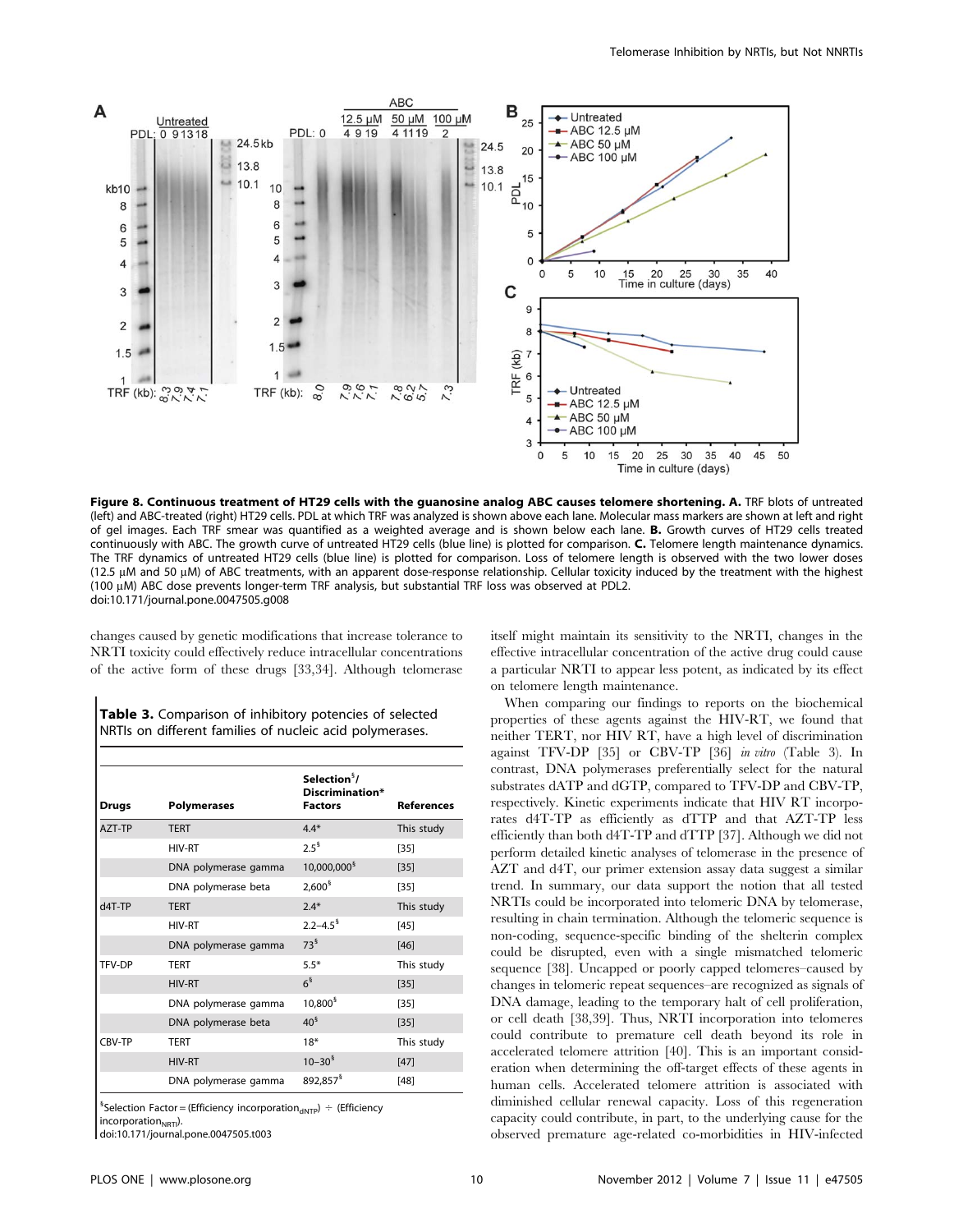patients [41,42]. Furthermore, our results would suggest that NNRTI and selected NRTIs, perhaps such as C analogs, would be less likely to exert long-term effects on telomeres and possibly tissue regeneration.

This study provides the impetus to conduct additional investigations on the effects of NRTIs on telomerase activity and telomere maintenance in vitro and in vivo. Future in vitro studies on the impact of NRTIs on telomere maintenance in human cells should focus on primary human cells. Relevant cell types, such as human stem cells, would provide an ideal model for these experiments, but their maintenance in culture for extended periods of time may pose a significant challenge. In future studies, chemotherapeutic treatment combinations could be designed based on their current clinical usage to observe the extent of their synergistic effect on telomere length maintenance. To generate a more comprehensive pattern of NRTI activity across a spectrum of tissue types, a panel of human cells comprising different tissues and cell types could be used in a screen for telomerase inhibition.

The advent of Highly Active Antiretroviral Therapy (HAART) 15 years ago greatly reduced mortality and morbidity in HIVinfected individuals. Together with protease inhibitors, NRTI and NNRTI are first-line ARVs, the cornerstones of HAART. Once started, HAART is usually life-long. New data indicate that increased HAART use among HIV-infected individuals has reduced HIV transmission rates [43], prompting a call for earlier induction and increased use of HAART in all HIV cases [44]. Given our results, it is prudent to conduct longitudinal or prospective investigations of the effects of long-term HAART with NRTIs.

#### Supporting Information

Figure S1 IP efficiency and reproducibility of the primer extension assay in the presence of ddNTPs. A. Determination of the efficiency of IP telomerase from 293HEK cells transiently transfected with  $3\times$ FLAG TERT and TER using quantitative RT-PCR. Arrows under gel image roughly illustrate the point at which the endogenous TER is in equal quantity compared to its competitor RNA. An example calculation for one transfection is shown. B. Reproducibility of the primer extension assay in the presence of ddNTPs.

## (TIF)

## Figure S2 Continuous treatment of HT29 cells with the cytidine analog 3TC does not affect telomere mainte-

#### References

- 1. Palm W, de Lange T (2008) How shelterin protects mammalian telomeres. Annu Rev Genet 42: 301–334.
- 2. Counter CM, Avilion AA, LeFeuvre CE, Stewart NG, Greider CW, et al. (1992) Telomere shortening associated with chromosome instability is arrested in immortal cells which express telomerase activity. EMBO J 11: 1921–1929.
- 3. Mondello C, Scovassi AI (2004) Telomeres, telomerase, and apoptosis. Biochem Cell Biol 82: 498–507.
- 4. Blackburn EH, Collins K (2011) Telomerase: an RNP enzyme synthesizes DNA. Cold Spring Harb Perspect Biol 3.
- 5. Nakamura TM, Morin GB, Chapman KB, Weinrich SL, Andrews WH, et al. (1997) Telomerase catalytic subunit homologs from fission yeast and human. Science 277: 955–959.
- 6. Feng J, Funk WD, Wang SS, Weinrich SL, Avilion AA, et al. (1995) The RNA component of human telomerase. Science 269: 1236–1241.
- 7. Strahl C, Blackburn EH (1996) Effects of reverse transcriptase inhibitors on telomere length and telomerase activity in two immortalized human cell lines. Mol Cell Biol 16: 53–65.
- 8. Olivero OA, Anderson LM, Diwan BA, Haines DC, Harbaugh SW, et al. (1997) Transplacental effects of 3'-azido-2',3'-dideoxythymidine (AZT): tumorigenicity in mice and genotoxicity in mice and monkeys. J Natl Cancer Inst 89: 1602– 1608.

nance. A. Growth curve of HT29 cells treated continuously with 3TC. The growth curve of untreated HT29 cells (blue line) is plotted for comparison. B. Telomere maintenance dynamics in cells shown in A. C. TRF blots of untreated (left) and 3TC-treated (right) HT29 cells. PDL at which TRF was analyzed is shown above each lane. Molecular mass markers are shown at left and right of gel images. Each TRF smear was quantified as a weighted average and is shown below each lane. (TIF)

Figure S3 Continuous treatment of HT29 cells with the NNRTIs NVP and EFV does not affect telomere maintenance. A. Growth curves of HT29 cells treated continuously with NVP (left) or EFV (right). The growth curve of untreated HT29 cells (blue line) is plotted for comparison. B. Telomere maintenance dynamics in cells shown in A. C. TRF blots of untreated HT29 cells. PDL at which TRF was analyzed is shown above each lane. Molecular mass markers are shown at left and right of gel images. Each TRF smear was quantified as a weighted average and is shown below each lane. D–E. TRF blots of NVPtreated  $(D)$  or EFV-treated  $(E)$  HT29 cells. (TIF)

Table S1 Assay setup and reproducibility for testing chain-terminating thymidine, adenosine, and guanosine analogs against telomerase. (DOCX)

Materials and Methods S1 (DOCX)

#### Acknowledgments

We thank Kathleen Collins for generously providing reagents  $(3\times\mathrm{Flag} -$ TERT and U3-TER) and suggestions for our manuscript. We thank members of Judy Wong's laboratory for reading the manuscript and suggesting improvements. All NRTIs and NNRTIs used in cell culture experiments were obtained through the AIDS Research and Reference Reagent Program, Division of AIDS, NIAID, NIH.

## Author Contributions

Conceived and designed the experiments: JMYW KRH HCFC. Performed the experiments: KRH NRT. Analyzed the data: KH NRT JMYW. Contributed reagents/materials/analysis tools: KH NRT. Wrote the paper: KH HCFC JMYW.

- 9. Ji HJ, Rha SY, Jeung HC, Yang SH, An SW, et al. (2005) Cyclic induction of senescence with intermittent AZT treatment accelerates both apoptosis and telomere loss. Breast Cancer Res Treat 93: 227–236.
- 10. Brown T, Sigurdson E, Rogatko A, Broccoli D (2003) Telomerase inhibition using azidothymidine in the HT-29 colon cancer cell line. Ann Surg Oncol 10: 910–915.
- 11. Liu X, Takahashi H, Harada Y, Ogawara T, Ogimura Y, et al. (2007) 3'-Azido- $2^{\prime},\!3^{\prime}$  -dideoxynucleoside  $5^{\prime}$  -triphosphates inhibit telomerase activity in vitro, and the corresponding nucleosides cause telomere shortening in human HL60 cells. Nucleic Acids Res 35: 7140–7149.
- 12. Fang JL, Beland FA (2009) Long-term exposure to zidovudine delays cell cycle progression, induces apoptosis, and decreases telomerase activity in human hepatocytes. Toxicol Sci 111: 120–130.
- 13. Gomez DE, Tejera AM, Olivero OA (1998) Irreversible telomere shortening by 3'-azido-2',3'-dideoxythymidine (AZT) treatment. Biochem Biophys Res Commun 246: 107–110.
- 14. Tendian SW, Parker WB (2000) Interaction of deoxyguanosine nucleotide analogs with human telomerase. Mol Pharmacol 57: 695–699.
- 15. Rossi A, Russo G, Puca A, La Montagna R, Caputo M, et al. (2009) The antiretroviral nucleoside analogue Abacavir reduces cell growth and promotes differentiation of human medulloblastoma cells. Int J Cancer 125: 235–243.